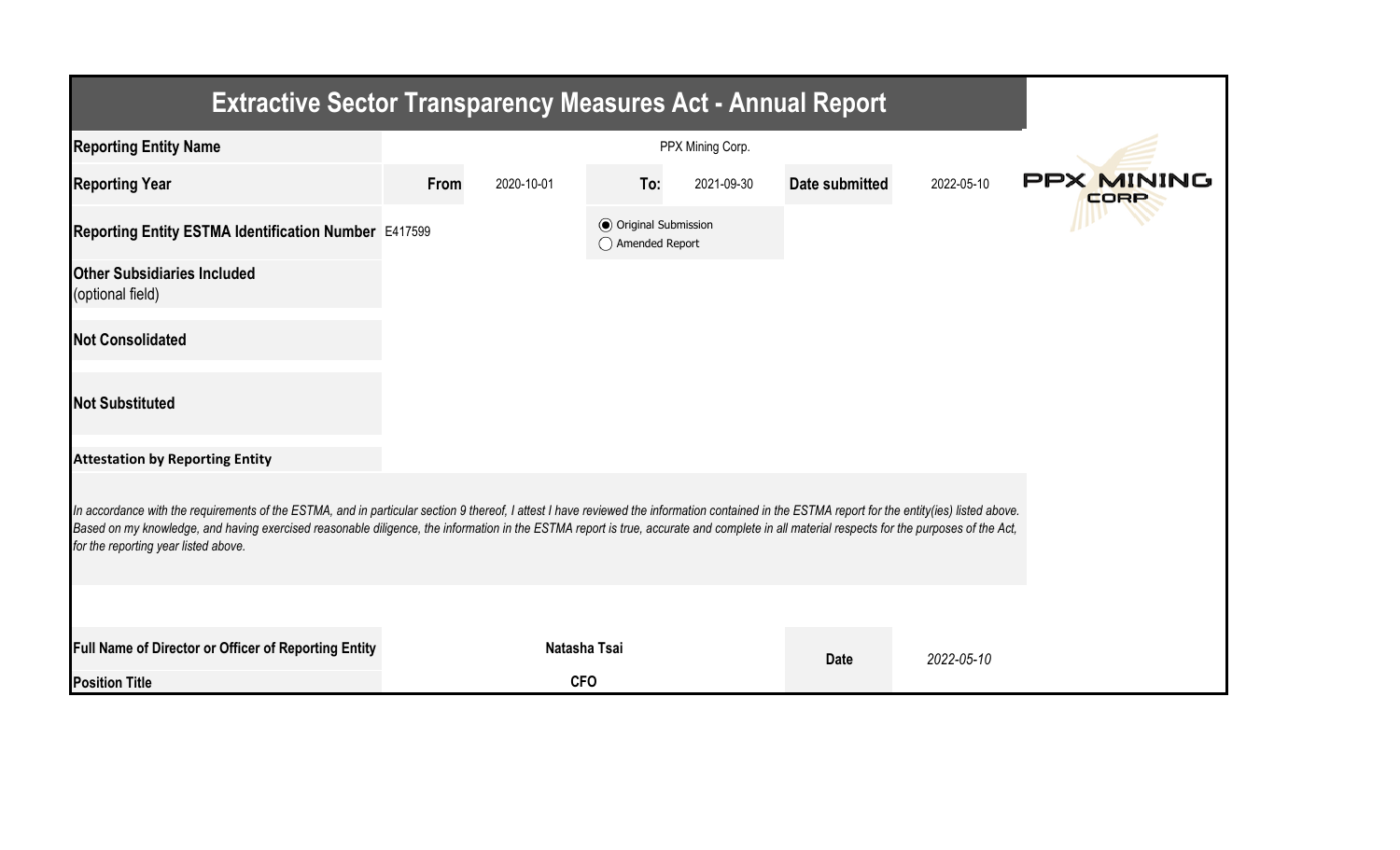| <b>Extractive Sector Transparency Measures Act - Annual Report</b>                                                      |                         |                                                                                                                                                         |                  |                  |          |                                          |                |                  |                                              |                                      |                                                                                                                                                                                                 |
|-------------------------------------------------------------------------------------------------------------------------|-------------------------|---------------------------------------------------------------------------------------------------------------------------------------------------------|------------------|------------------|----------|------------------------------------------|----------------|------------------|----------------------------------------------|--------------------------------------|-------------------------------------------------------------------------------------------------------------------------------------------------------------------------------------------------|
| <b>Reporting Year</b>                                                                                                   | From:                   | 2020-10-01                                                                                                                                              | To:              | 2021-09-30       |          |                                          |                |                  |                                              |                                      |                                                                                                                                                                                                 |
| <b>Reporting Entity Name</b>                                                                                            |                         |                                                                                                                                                         | PPX Mining Corp. |                  |          | <b>Currency of</b><br>the Report         | USD            |                  |                                              |                                      |                                                                                                                                                                                                 |
| <b>Reporting Entity ESTMA</b><br><b>Identification Number</b><br><b>Subsidiary Reporting Entities (if</b><br>necessary) |                         |                                                                                                                                                         | E417599          |                  |          |                                          |                |                  |                                              |                                      |                                                                                                                                                                                                 |
| <b>Payments by Payee</b>                                                                                                |                         |                                                                                                                                                         |                  |                  |          |                                          |                |                  |                                              |                                      |                                                                                                                                                                                                 |
| <b>Country</b>                                                                                                          | Payee Name <sup>1</sup> | Departments, Agency, etc<br>within Payee that Received<br>Payments <sup>2</sup>                                                                         | <b>Taxes</b>     | <b>Royalties</b> | Fees     | <b>Production</b><br><b>Entitlements</b> | <b>Bonuses</b> | <b>Dividends</b> | <b>Infrastructure</b><br>mprovement Payments | <b>Total Amount paid</b><br>to Payee | Notes $34$                                                                                                                                                                                      |
| Peru                                                                                                                    | Government of Peru      | National Superintendency of<br>Tax Administration (SUNAT)                                                                                               | \$86,200         |                  |          |                                          |                |                  |                                              | 86,200                               | Corporate income tax instalments; amounts paid in<br>PEN and translated into USD, at a rate of \$1.00<br>USD to 3.7884 PEN using the exchange rate<br>existing at the time the payment is made. |
| Peru                                                                                                                    | Government of Peru      | Geological, Mining and<br>Metallurgical Institute                                                                                                       |                  |                  | \$13,700 |                                          |                |                  |                                              | 13,700                               | Validity and penalty payments of mining<br>consessions                                                                                                                                          |
|                                                                                                                         |                         |                                                                                                                                                         |                  |                  |          |                                          |                |                  |                                              |                                      |                                                                                                                                                                                                 |
| <b>Additional Notes:</b>                                                                                                |                         | 1. The official name of the Agency receiving the payment is 'Instituto Geológico Minero y Metalúrgico (INGEMMET)' - translated from Spanish to English. |                  |                  |          |                                          |                |                  |                                              |                                      |                                                                                                                                                                                                 |

 $1$  Enter the proper name of the Payee receiving the money (i.e. the municipality of x, the province of y, national government of z).

<sup>2</sup> Optional field.

<sup>3</sup> When payments are made in-kind, the notes field must highlight which payment includes in-kind contributions and the method for calculating the value of the payment.

Any payments made in currencies other than the report currency must be identified. The Reporting Entity may use the Additional notes row or the Notes column to identify any payments that are converted, along with the excha